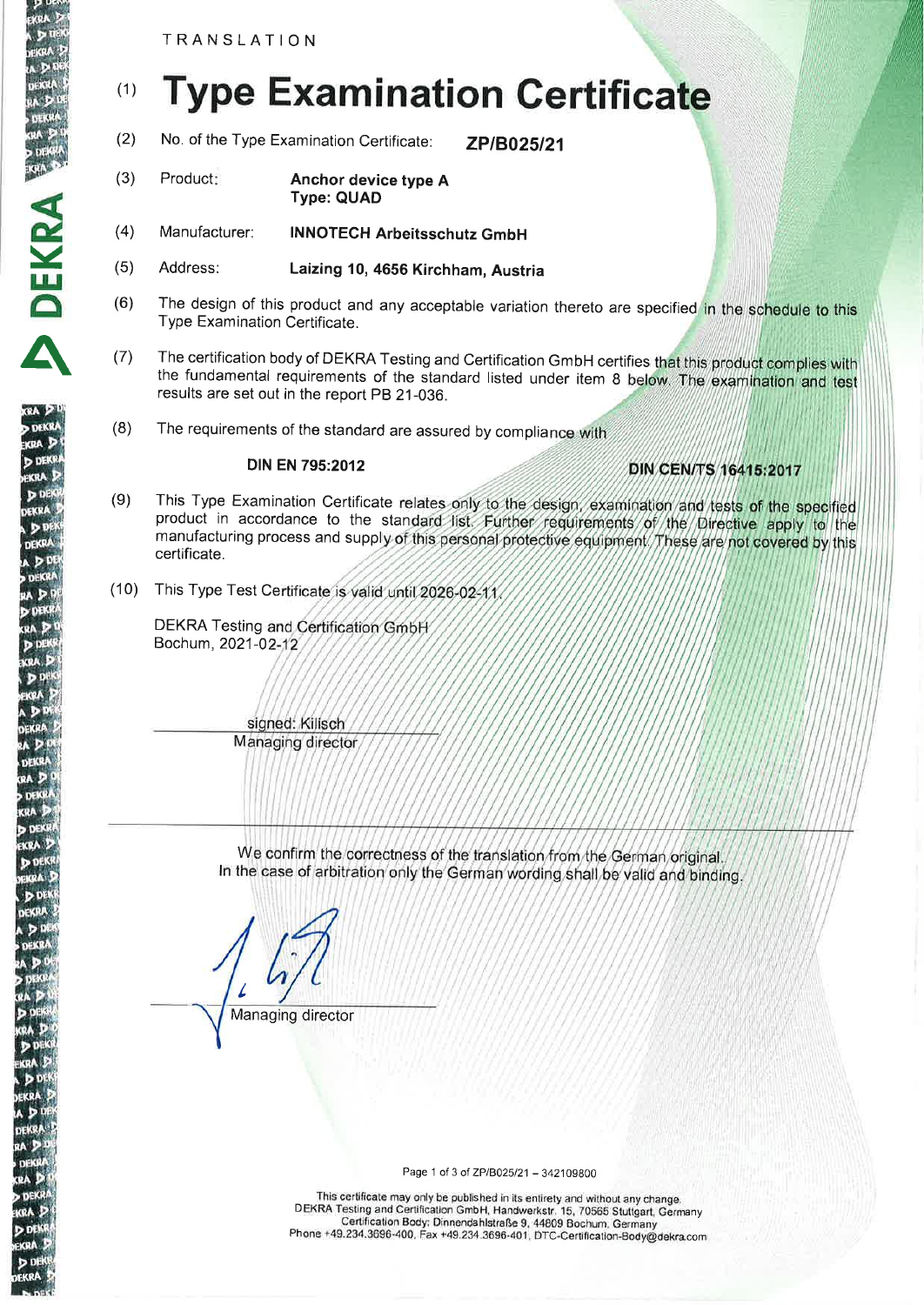## TRANSLATION

(11) Appendix to

**DEKRA** 

œĂ

kRA

#### (12) Type Examination Certificate ZP/B025/21

(13) 13.1 Subiect and Tvpe Anchor device type A Type: QUAD

#### 13.2 Description

The anchor devices of types QUAD-11, QUAD-13 and QUAD-13-END (Fig. 1-3) are used to simultaneously protect a maximum of three people against falls from a height.

The anchor devices of types QUAD-11 and QUAD-13 each consist of a base plate and a rod ( $Ø$  16 mm), which is welded to the base plate. The anchor device of type QUAD-13-END consists of a base plate, an additional base disc ( $\varnothing$  150 mm) and a pipe ( $\varnothing$  50 mm). At the upper end of the rod or pipe an anchor eyelet is securely screw-fastened by means of a securely screwed hexagonal nut (M 16). The user can secure himself against falls from a height by connecting his personal protective equipment to this eyelet. Using the respective fastening elements, the anchor devices are fastened directly to the structure to suitable surfaces of sufficient strength.

They are made of corrosion-resistant steel and intended for intended for mounting to roofs, walls and ceilings. Therefore, load to the device can be exerted from all directions

Moreover, the products labelled components of the rope system type INNOTECH ALLinONE. Below, the different variants of the anchor devices will be explained

Explanations on anchor device, type QUAD-11 (Fig. 1)

- Securing up to maximum three people simultaneously
- Rod diameter: Ø 16 mm
- Rod length: 200 mm bis 600 mm
- Dimensions of base plate: 235 x 235 x 4 mm



Fig. 1: Anchor device, type QUAD-11

Page 2 of 3 of ZP/B025/21 - 342109800

I has certificate may only be published in its entirety and without any change.<br>DEKRA Testing and Certification GmbH, Handwerkstr. 15, 70565 Stuttgart, Germany This certiflcate may only be published in its entirety and without any change. Certification Body: Dinnendahlstraße 9, 44809 Bochum, Germany Phone +49.234.3696-400, Fax +49.234.3696-401, DTC-Certification-Body@dekra.com